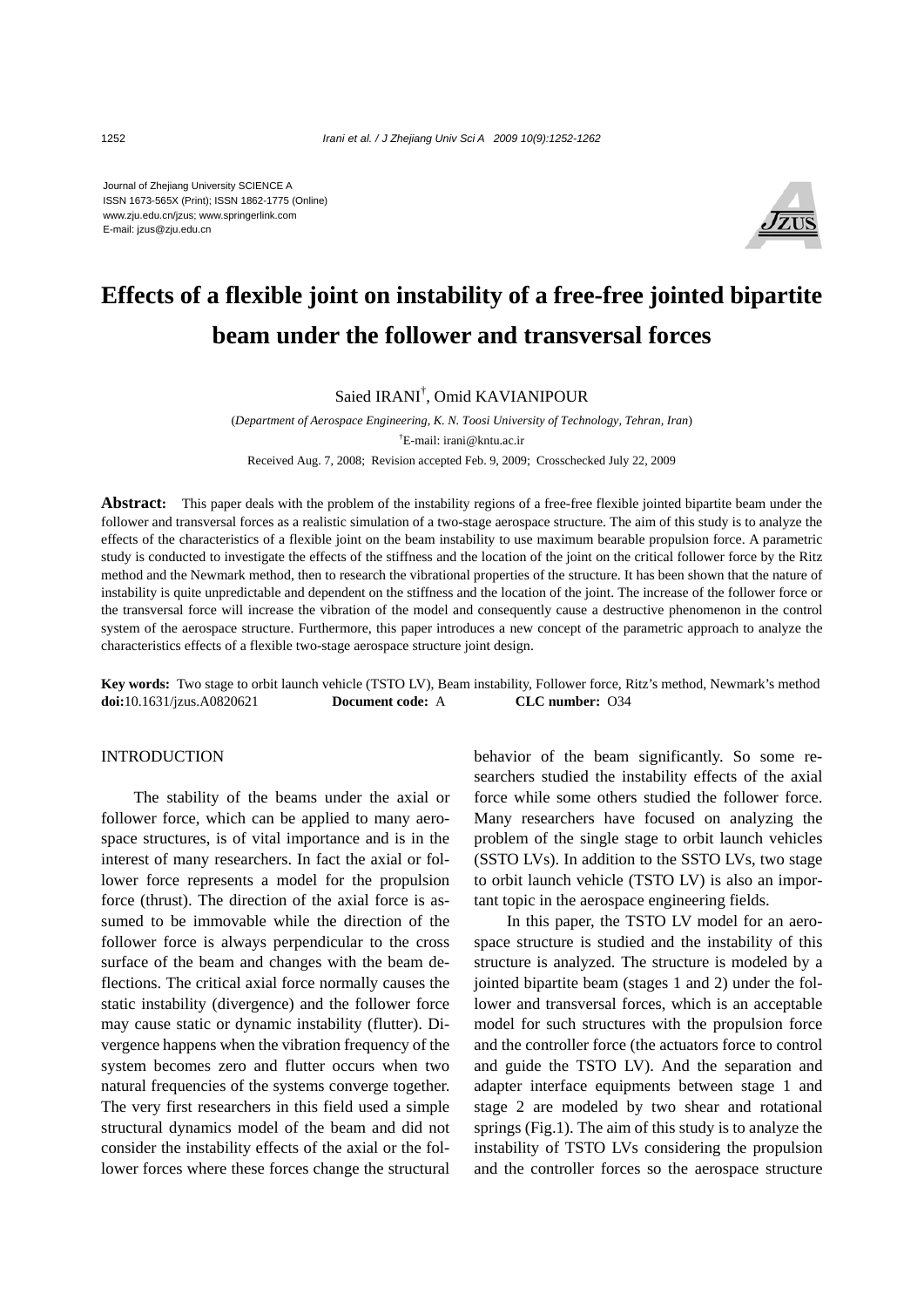could run on its maximum bearable propulsion force. The effects of the length of each stage and the stiffness of the springs on the vibrational instability of the structure are investigated. This study presents an approximation method as a design tool to find the optimized length of each stage and the stiffness for the springs. This parametric study also introduces a new concept to analyze the instability effects of the characteristics of a flexible joint of a two-stage aerospace structure that could be considered during its design.

It will also be shown that increasing the follower or transversal forces results in an increase in the vibrational movement of the model. This in turn causes an inaccuracy in the control and guidance systems and performance degradation in the actuators. The Ritz method is used in the calculations of the system frequencies and the Newmark method is employed for the study of the vibrational properties of the model.

Bokaian (1988) obtained an analytical characteristic equation for uniform beams under constant compressive axial load and considered some approximate relations for the buckling load and variation of normalized natural frequency with normalized axial force. Thana and Ameen (2007) addressed the dynamic stability problem of columns and frames subjected to axially applied periodic loads. The finite element method (FEM) was used in their work to analyze dynamic stability problems of columns. Hassanpour *et al.*(2007) analyzed the exact solution of free vibration of a beam with a concentrated mass within its intervals when the beam was subjected to axial loadings. They determined the exact mode shapes of vibration, which were necessary in the study of the time-domain response of sensors and determination of stability regions. Joshi (1995) established a simple method to determine the mode shapes and the natural frequencies of a non-uniform beam subjected to rear end propulsion force. Another research to obtain the governing vibration equations and the stability of a beam under axial force was carried out by Nihous (1997). Pourtakdoust and Assadian (2004) modeled a free-free Bernoulli beam under an axial force. The 3D elastic equations of vibration were solved by the FEM. Only the divergence was found and shown in their work. And finally the elastic equations beside the equations of motion were simulated in a controller loop by the authors in their last work. It was shown that the oscillations of the actuators were increased when the

axial force was applied. Langthjem and Sugiyama (1999) studied a cantilever beam under a follower force with a tip mass to optimize the design of the beam. Another research in instability of a non-uniform cantilever beam under a follower force was done using the FEM (Au *et al*., 1999).

Young and Juan (2003) presented a study of non-linear response of a fluttered, cantilevered beam subjected to a random follower force at the free end. Wang (2004) investigated a comprehensive analysis of the stability of a cracked beam subjected to a follower compressive load. Luongo and Di Egidio (2006) studied an internally constrained planar beam, equipped with a lumped visco-elastic device and loaded by a follower force. Paolone *et al.*(2006) analyzed the stability of a cantilever elastic beam with rectangular cross-section under the action of a follower tangential force and a bending conservative couple at the free end. Elfelsoufi and Azrar (2006) presented a mathematical model based on integral equations for numerical investigations of stability analyses of damped beams subjected to sub-tangential follower forces.

Many researches were also published for the cantilever beam under a follower force with damping (Detinko, 2003; Ryu and Sugiyama, 2003; Di Egidio *et al.*, 2007; Lee *et al.*, 2007). Sugiyama and Langthjem (2007) studied a cantilever beam under a follower force with proportional damping. Both internal (material) and external (viscous fluid) damping were considered. Tomski *et al.*(2007) presented the results of theoretical and numerical studies on the slender, geometrically nonlinear system supported at the loaded end by a spring of a linear characteristic and subjected to non-conservative (generalized Beck's) loading.

The large-deflection problem of a non-uniform spring-hinged cantilever beam under a tipconcentrated follower force was considered by Shvartsman (2007). Shape optimization was used to optimize the critical load of an Euler-Bernoulli cantilever beam with constant volume subjected to a tangential compressive tip load and/or a tangential compressive load arbitrarily distributed along the beam by Katsikadelis and Tsiatas (2007). de Rosa *et al.*(2008) dealt with the dynamic behaviour of a clamped beam subjected to a sub-tangential follower force at the free end. Djondjorov and Vassilev (2008) studied the dynamic stability of a cantilevered Timoshenko beam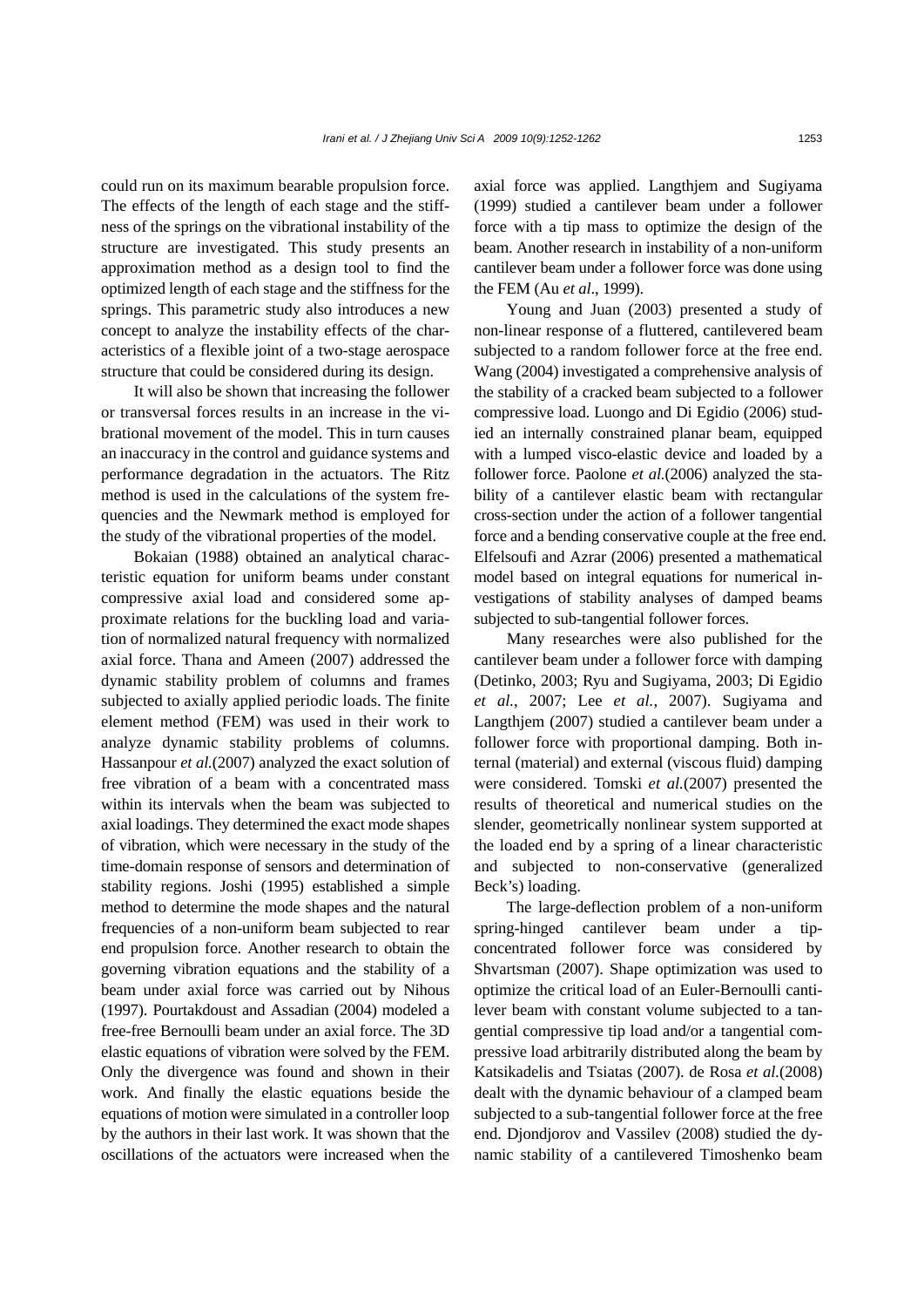lying on an elastic foundation of Winkler type and subjected to a tangential follower force.

Attard *et al.*(2008) investigated the dynamic stability behaviors of damped Beck's columns subjected to sub-tangential follower forces using the fifth-order Hermitian beam elements. Marzani *et al.*(2008) applied the generalized differential quadrature (GDQ) method to solve classical and nonclassical non-conservative stability problems. The governing differential equation for a nonuniform column subjected to an arbitrary distribution of compressive subtangential follower forces was obtained. Beal (1965) investigated a uniform free-free beam under an end follower force. He introduced a direction control mechanism for the follower force to eliminate the tumbling instability of a free-free beam under a follower force. He also showed that, in the absence of the control system, the critical follower force magnitude is associated with coalescence of the two lowest bending frequencies. When the control system was included, it was found that the critical follower force magnitude only corresponded to a reduction of the lowest frequency of zero. Wu (1975) studied the stability of a free-free beam under a controlled follower force using finite element discretization with an adjoint formulation.

Park and Mote (1985) studied the maximum controlled follower force on a free-free beam carrying a concentrated mass. They predicted the location and the magnitude of the additional concentrated mass, and the location and the gain of the follower force direction control sensor that permit the follower force to maximized for stable transverse motion of the beam. Park (1987) investigated a uniform free-free Timoshenko beam under an end follower force with controlled direction. A finite element model of the beam transverse motion in the plane was formulated through the extended Hamilton's principle. The analysis showed that the effects of the rotary inertia and shear deformation parameters on the stable transverse motion of the beam are significant in certain ranges. Sato (1991) developed the governing equation of motion of a Timoshenko beam under a follower force using the Hamilton's principle.

Mladenov and Sugiyama (1997) dealt with the stability of a flexible space structure subjected to an end follower force. The model consisted of two viscoelastic beams interconnected by two kinds of joints. One of the joints was composed of a rotational viscoelastic spring while the other was a shear viscoelastic spring. Bending flutter or post-flutter divergence showed a dependence on the joint rigidity and the internal damping. Kim and Choo (1998) analyzed the dynamic stability of a free-free Timoshenko beam with a concentrated mass subjected to a pulsating follower force. They studied the instability effects of axial location and translation inertia of the concentrated mass, and also examined the change of combination resonance types, the relationship between critical forces and widths of instability regions considering the shear deformation.

#### MATHEMATICAL MODELING

Fig.1 shows the assumed model for the beam where two springs represent the joint of the two parts of the beam. The propulsion force is modeled by a follower force and the controller force is shown as the transversal force. In Fig.1,  $x_s$  and  $x_{F_0}$  are the sensors (inertial measuring units) location and the controller force location, respectively. The beam is a Bernoulli beam and has been assumed to be axially rigid. The gravity force is ignored.



**Fig.1 The simple model of a two stage to orbit launch vehicle as a jointed bipartite beam** 

 $L_1$ ,  $m_1$ ,  $EI_1$  are the length, mass per unit length, and bending stiffness of the first part of the beam (stage 1), respectively.  $L_2$ , *m*2, *EI*2 are the length, mass per unit length, and bending stiffness of the second part (stage 2), respectively.  $k_r$  and  $k_s$  are the stiffness of the rotational and shear springs, respectively.  $x_1 - y_1$  and  $x_2 - y_2$  are two independent coordinates of two parts of the beam.  $P_0$  is the follower force and  $F_0(t)$  is the transversal force applied at  $x_{\overline{k}}$ 

#### **Energy method**

One of the most effective methods to derive the governing equations is the Energy Method. Having all of the energies in the system and applying the Hamilton Principle, the governing equations could be derived accurately. The Hamilton Principle is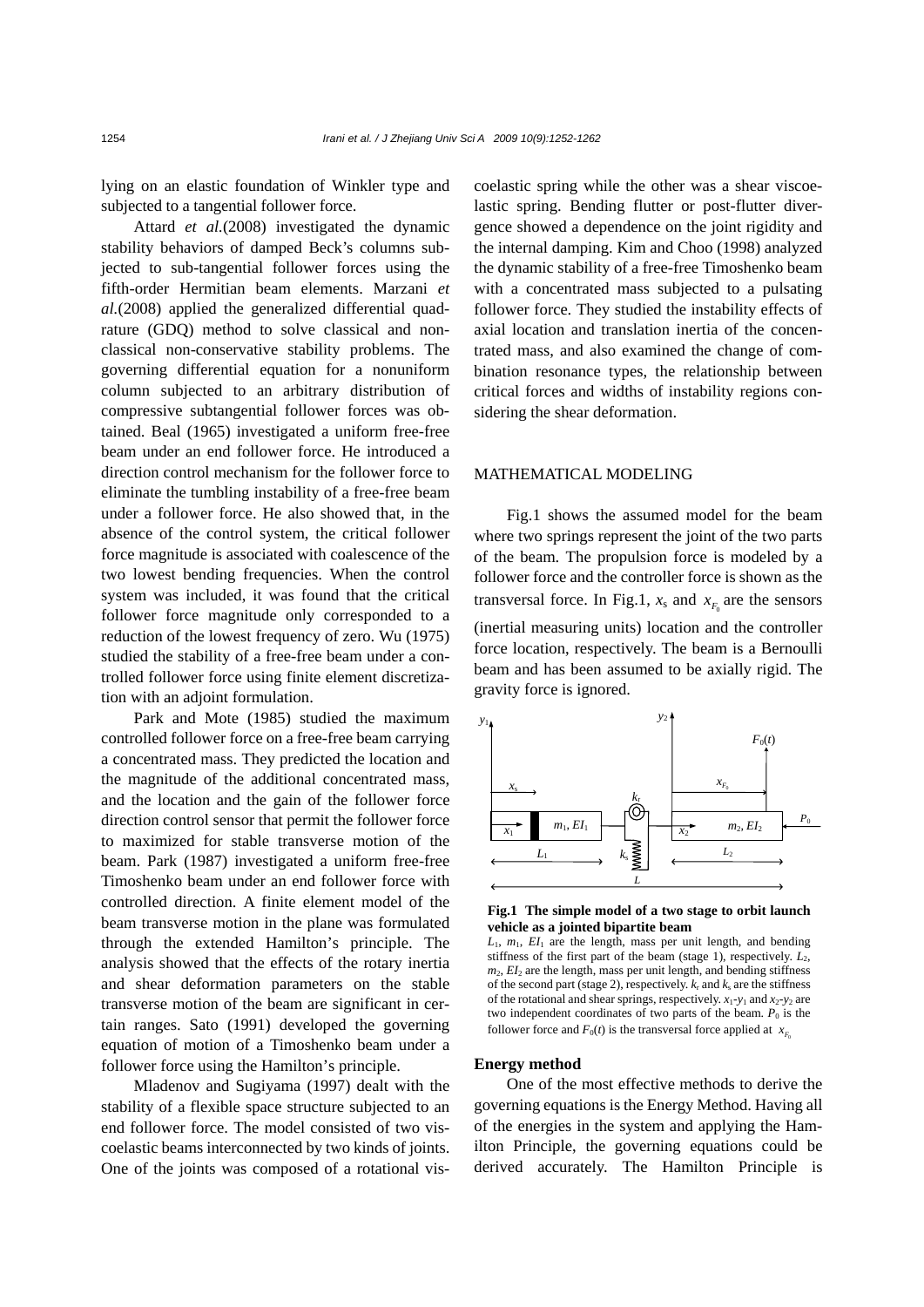(Meirovitch, 1997)

$$
\delta \int_{t_1}^{t_2} (T - V + W_c) dt + \int_{t_1}^{t_2} \delta W_{nc} dt = 0, \qquad (1)
$$

where  $\delta$  is the variation, *t* is time, *T* is the kinetic energy,  $V$  is the potential energy,  $W_c$  is the work done by conservative forces, and  $W_{nc}$  is the work done by non-conservative forces. For the presented model in Fig.1, the above items could be presented as

$$
T = \frac{1}{2} \int_0^{L_1} m_1 \left( \frac{\partial y_1}{\partial t} \right)^2 d x_1 + \frac{1}{2} \int_0^{L_2} m_2 \left( \frac{\partial y_2}{\partial t} \right)^2 d x_2,
$$
  
\n
$$
V = \frac{1}{2} \int_0^{L_1} E I_1 \left( \frac{\partial^2 y_1}{\partial x_1^2} \right)^2 d x_1 + \frac{1}{2} \int_0^{L_2} E I_2 \left( \frac{\partial^2 y_2}{\partial x_2^2} \right)^2 d x_2
$$
  
\n
$$
+ \frac{1}{2} k_1 \left( \frac{\partial y_1}{\partial x_1} \Big|_{x_1 = L_1} - \frac{\partial y_2}{\partial x_2} \Big|_{x_2 = 0} \right)^2 + \frac{1}{2} k_1 \left( y_1 \Big|_{x_1 = L_1} - y_2 \Big|_{x_2 = 0} \right)^2, (2)
$$
  
\n
$$
W_c = \frac{1}{2} \int_0^{L_1} P_1 \left( \frac{\partial y_1}{\partial x_1} \right)^2 d x_1 + \frac{1}{2} \int_0^{L_2} P_2 \left( \frac{\partial y_2}{\partial x_2} \right)^2 d x_2,
$$
  
\n
$$
\delta W_{\text{nc1}} = -P_0 \left( \frac{\partial y_2}{\partial x_2} \Big|_{x_2 = L_2} \right) \delta y_2 \Big|_{x_2 = L_2},
$$
  
\n
$$
\delta W_{\text{nc2}} = F_0(t) \delta y_2 \Big|_{x_2 = x_{F_0}},
$$

where  $L_1$ ,  $m_1$ ,  $EI_1$ , and  $P_1$  are the length, mass per unit length, bending stiffness, and axial force of the first part of the beam respectively, and  $L_2$ ,  $m_2$ ,  $EI_2$ , and  $P_2$ are the length, mass per unit length, bending stiffness, and axial force of the second part respectively.  $k_r$  and  $k<sub>s</sub>$  are the stiffnesses of the rotational and shear springs, respectively.  $P_0$  is the follower force and  $F_0(t)$ is the transversal force applied at  $x_{F_0}$ .

To calculate the axial force along each part of the beam, the dynamics equilibrium can be used (Wu, 1975):

$$
\begin{cases}\nP_1 = \frac{x_1}{L_1 + L_2} P_0, & 0 \le x_1 \le L_1, \\
P_2 = \frac{L_1 + x_2}{L_1 + L_2} P_0, & 0 \le x_2 \le L_2.\n\end{cases} (3)
$$

As the effects of the bending stiffness are not in the interest of this study and mostly the effects of stiffness and the joint location are considered, it has been assumed that the two parts of the beam are uniform and have similar characteristics, and

$$
m_1 = m_2 = m
$$
,  $EI_1 = EI_2 = EI$ . (4)

The dimension of the joint is assumed to be small and is neglected, so

$$
L_1 + L_2 = L.\t\t(5)
$$

To simplify Eq.(5), non-dimensional parameters are introduced as follows:

$$
\overline{x}_1 = \frac{x_1}{L}, \quad \overline{x}_2 = \frac{x_2}{L}, \quad \overline{y}_1 = \frac{y_1}{L}, \quad \overline{y}_2 = \frac{y_2}{L}, \quad \overline{L}_1 = \frac{L_1}{L},
$$
\n
$$
\overline{t} = t \left(\frac{EI}{mL^4}\right)^{0.5}, \quad \overline{k}_r = \frac{k_r L}{EI}, \quad \overline{k}_s = \frac{k_s L^3}{EI},
$$
\n
$$
\overline{P}_0 = \frac{P_0 L^2}{EI}, \quad \overline{F}_0 = \frac{F_0 L^2}{EI}.
$$
\n(6)

As the governing differential equation cannot be solved analytically, an approximation method must be used. Utilizing the Ritz method via using Hamilton's principle following Hodges and Pierce (2002), a simplified matrix form equation can be derived when the response is approximated by the following series:

$$
\begin{cases}\n\overline{y}_1(\overline{x}_1, \overline{t}) = \sum_{i=1}^N \phi_{ii}(\overline{x}_1) q_i(\overline{t}), \\
\overline{y}_2(\overline{x}_2, \overline{t}) = \sum_{i=1}^N \phi_{2i}(\overline{x}_2) q_i(\overline{t}),\n\end{cases}
$$
\n(7)

where  $\phi_{i}(\overline{x}_{i})$  and  $\phi_{i}(\overline{x}_{i})$  are admissible functions for stages 1 and 2 of the beam respectively, and  $q_i(t)$ is a generalized coordinate. The following simplified matrix form can be derived:

$$
M\ddot{q} + Kq = Q, \qquad (8)
$$

where  $\ddot{q} = \frac{d^2}{4}$  $\frac{d^2q}{dt^2},$  $\ddot{q} = \frac{d^{2} q}{dt^{2}}$ , *M* is the mass matrix, *K* is the stiffness matrix and *Q* is the generalized force vector and can be described as

$$
M_{ij} = \int_0^{\overline{L}_i} \phi_{i} \phi_{i} \, d\,\overline{x}_1 + \int_0^{1-\overline{L}_i} \phi_{2i} \phi_{2j} \, d\,\overline{x}_2,
$$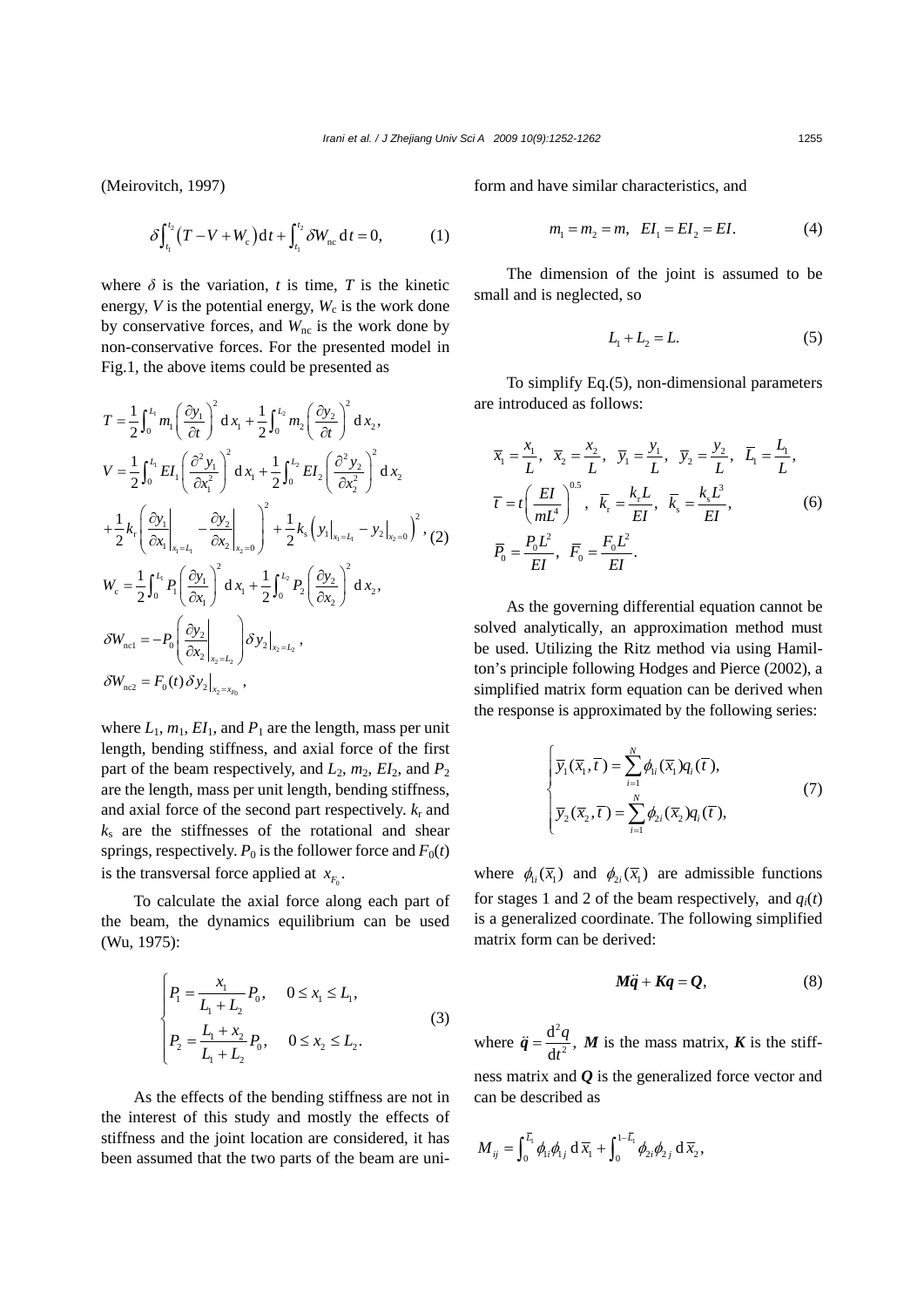$$
K_{ij} = \int_{0}^{\overline{L}_{i}} \phi_{ii}'' \phi_{ij}'' d\,\overline{x}_{1} + \int_{0}^{1-\overline{L}_{i}} \phi_{2i}'' \phi_{2j}'' d\,\overline{x}_{2} + \overline{k}_{r} \Big[ \phi_{ii}'(\overline{L}_{1}) - \phi_{2i}'(0) \Big] \Big[ \phi_{1j}'(\overline{L}_{1}) - \phi_{2j}'(0) \Big] + \overline{k}_{s} \Big[ \phi_{1i}(\overline{L}_{1}) - \phi_{2i}(0) \Big] \Big[ \phi_{1j}(\overline{L}_{1}) - \phi_{2j}(0) \Big] - \overline{P}_{0} \Big[ \int_{0}^{\overline{L}_{i}} \overline{x}_{i} \phi_{ii}' \phi_{1j}' d\,\overline{x}_{1} + \int_{0}^{1-\overline{L}_{i}} (\overline{L}_{1} + \overline{x}_{2}) \phi_{2i}' \phi_{2j}' d\,\overline{x}_{2} \Big] + \overline{P}_{0} \phi_{2i}' (1 - \overline{L}_{1}) \phi_{2j} (1 - \overline{L}_{1}), Q_{j} = \overline{F}_{0}(\overline{t}) \phi_{2j}(\overline{x}_{F_{0}}), i, j = 1, 2, ..., N,
$$

where  $\varphi' = \frac{d}{dx}$ d*x*  $\varphi' = \frac{d\varphi}{dt}$  and  $\varphi'' = \frac{d^2}{dt^2}$  $\varphi'' = \frac{d^2 \varphi}{d\overline{x}^2}.$ 

In Eq.(9), the partial differential equation is converted to a set of ordinary differential equations using the approximation method.

#### ADMISSIBLE FUNCTIONS

In general the admissible functions  $\varphi_i(x)$  should satisfy four conditions: (1) At least must satisfy all geometric boundary conditions; (2) Must be continuous and differentiable to the highest spatial derivative; (3) Should be a complete function; (4) Must be linearly independent.

The mode shapes of a free-free jointed bipartite beam satisfy the above conditions and have been used in this study. As the first two rigid body modes are not involved in instability, they are not considered as the admissible functions (Beal, 1965).

$$
\phi_i(\overline{x}_1) = A_1 \sin(\lambda_i \overline{x}_1) + A_2 \cos(\lambda_i \overline{x}_1)
$$
  
+  $A_3 \sinh(\lambda_i \overline{x}_1) + A_4 \cosh(\lambda_i \overline{x}_1),$   

$$
0 \le \overline{x}_1 \le \overline{L}_1,
$$
  

$$
\phi_2(\overline{x}_2) = A_5 \sin(\lambda_i \overline{x}_2) + A_6 \cos(\lambda_i \overline{x}_2)
$$
  
+  $A_7 \sinh(\lambda_i \overline{x}_2) + A_8 \cosh(\lambda_i \overline{x}_2),$   

$$
0 \le \overline{x}_2 \le 1 - \overline{L}_1,
$$
 (10)

where  $A_1, A_2, \ldots, A_8$  are mode shape coefficients, and

$$
\lambda^4 = \frac{mL^4}{EI} \omega_i^2, \qquad (11)
$$

where  $\omega_i$  is the natural frequency of the free-free jointed bipartite beam.

The natural boundary conditions in the assumed model are

$$
\begin{cases}\n\phi_1^{"}(0) = 0, & \phi_1^{"}(0) = 0, \\
\phi_2^{"}(1 - \overline{L}_1) = 0, & \phi_2^{"}(1 - \overline{L}_1) = 0, \\
\phi_1^{"}(\overline{L}_1) = \phi_2^{"}(0) = \overline{k}_r[\phi_1'(\overline{L}_1) - \phi_2'(\overline{0})], \\
\phi_1^{"}(\overline{L}_1) = \phi_2^{"}(0) = \overline{k}_s[\phi_1(\overline{L}_1) - \phi_2(\overline{0})],\n\end{cases}
$$
\n(12)

where  $\varphi''' = \frac{d^3}{dt^3}$  $\varphi''' = \frac{d^3 \varphi}{d\overline{x}^3}.$ 

The first four mode shapes of the free-free jointed bipartite beam for  $\overline{L}_1$  and  $\overline{k}_r = \overline{k}_s = 3000$  are shown in Fig.2. Incontinuity of the mode shapes is clear in the higher frequencies because  $\overline{k}_r$  and  $\overline{k}_s$  are high.



**Fig.2 The first four mode shapes of the free-free jointed bipartite beam for**  $\overline{L}_1 = 0.2$  **and**  $\overline{k}_r = \overline{k}_s = 3000$ 

## RESULTS AND DISCUSSION

In this research, the effects of the location of the joint on the critical follower force  $\overline{P}_{0cr}$  were analyzed by choosing four different locations, i.e.,  $\overline{L}_1 = 0.2, 0.4$ , 0.6, 0.8. Also the instability effects of the stiffness of the spring joints are investigated by changing  $\bar{k}_r$  from  $1\times10^0$  to  $1\times10^4$  and  $\overline{k}_s$  from  $1\times10^2$  to  $1\times10^4$ . One of the aims of this work is to find the first or the lowest critical follower force  $\overline{P}_0$  causing the instability in the system.

The critical follower force is very dependent on the joint location and the springs' stiffness. These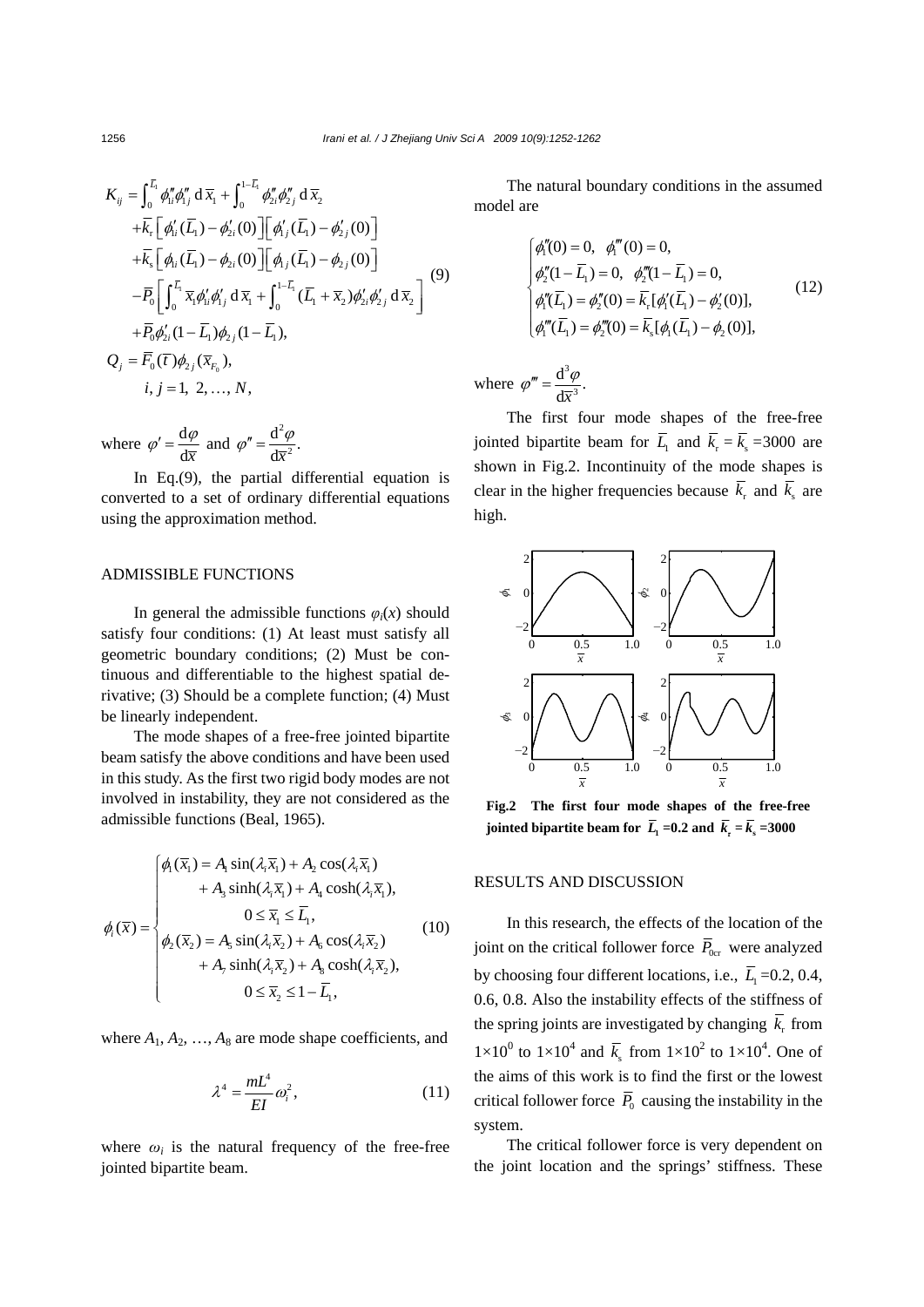parameters also affect the type and characteristics of the instability from divergence to flutter or vice versa. In the flutter regime, the joint location and the springs stiffness also change the cause of the flutter from merging the first and the second natural frequencies to merging the second and the third ones, or the third and the fourth ones. It is worth mentioning that only the first four natural frequencies were investigated in this study. And the number of mode shapes used for the Ritz method is 8 (*N*=8).

To obtain the variation of the natural frequencies by the follower force, one needs to set the right term of Eq.(8) to zero (in other words, sets  $\overline{F}_0(\overline{t}) = 0$ ) and to assume that the homogeneous response is in the form of

$$
\boldsymbol{q}_j = \overline{\boldsymbol{q}}_j e^{i\overline{\lambda}\overline{t}}, \ \ i = \sqrt{-1}, \ \ \overline{\lambda} = \lambda / \lambda_1, \tag{13}
$$

where  $\overline{q}_i$  is a constant vector, and  $\lambda_1$  is the first natural frequency for  $\overline{P}_0 = 0$ . So,  $\overline{\lambda}$  is the non-dimensional frequency of the system with non-zero of  $\overline{P}_{0}$ .

# **Case**  $\bar{L}_1 = 0.2$

For the case  $\overline{L}_1 = 0.2$ , the joint is located at one fifth of the beam from the top. The results for this case show that for all of the values of  $\overline{k}_r$  and  $\overline{k}_s$ , the dominant instability is flutter and is due to the convergence of the first and the second natural frequencies. Fig.3 shows the variations of the first and second non-dimensional natural frequencies versus the non-dimensional follower force  $\overline{P}_0$  for particular values of  $\overline{k}_r$  and  $\overline{k}_s$ . In Fig.4 the effects of variation of  $\overline{k}_r$  and  $\overline{k}_s$  on the non-dimensional critical follower force are presented.

# **Case**  $\bar{L}_1 = 0.4$

When  $\overline{L}_1 = 0.4$ , the joint is located at two fifths of the beam from the top. The results for this case show that for all values of  $\overline{k}_r$  and  $\overline{k}_s$ , still the dominant instability is flutter and is mostly due to the convergence of the first and the second natural frequencies. Only when  $\overline{k}_r$  is low and  $\overline{k}_s$  is high, the second and the third natural frequencies converge and flutter happens. Fig.5 shows the variations of the first, the second and the third non-dimensional natural frequencies versus the non-dimensional follower force  $\overline{P}_0$  for particular values of  $\overline{k}_r$  and  $\overline{k}_s$ . In Fig.6 the effects of variation of  $\overline{k}_r$  and  $\overline{k}_s$  on the non-dimensional critical follower force  $(\overline{P}_{0cr})$  are presented.



**Fig.3 Variations of the first and second non-dimensional natural frequencies vs the non-dimensional follower force**   $\overline{P}_0$  for particular values of  $\overline{k}_r$  and  $\overline{k}_s$  when  $\overline{L}_1$  =0.2



**Fig.4** Effects of variation of  $\overline{k}_r$  and  $\overline{k}_s$  on the non**dimensional critical follower force**  $(\overline{P}_{0cr})$  **when**  $\overline{L}_1 = 0.2$ 

## **Case**  $\bar{L}_1 = 0.6$

The results for this case show some interesting results. When the joint location gets closer to the end (where the follower force is applied), the instability occurs due to divergence (the first natural frequency becomes zero) or flutter (due to the convergence of the first and the second natural frequencies) depending on the springs stiffness. For small  $\overline{k}_r$  the first natural frequency decreases when the follower force is increased and becomes zero (divergence). But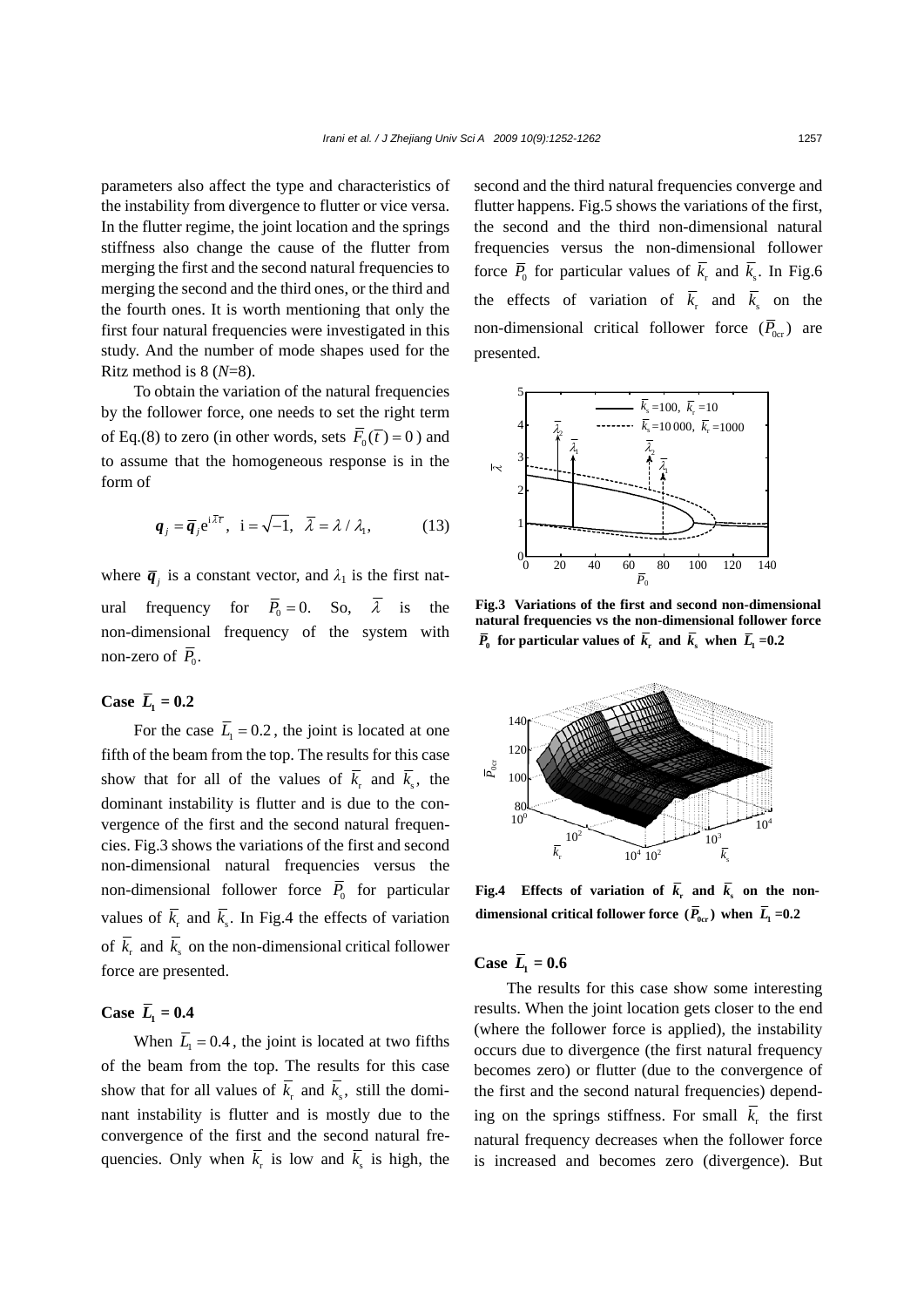

**Fig.5 Variations of the first, the second and the third non-dimensional natural frequencies vs the non-dimensional follower force**  $\overline{P}_0$  **for particular** values of  $\bar{k}_r$  and  $\bar{k}_s$  when  $\bar{L}_1 = 0.4$ 



**Fig.6** Effects of variation of  $\overline{k}_r$  and  $\overline{k}_s$  on the non**dimensional critical follower force**  $(\overline{P}_{0cr})$  **when**  $\overline{L}_1 = 0.4$ 

when  $\overline{k}_r$  is higher, the dominant mode of instability becomes flutter.

Fig.7 shows the variations of the first and the second non-dimensional natural frequencies versus the non-dimensional follower force  $\overline{P}_0$  for particular values of  $\overline{k}_r$  and  $\overline{k}_s$ . In Fig.8 the effects of variation of  $\overline{k}_r$  and  $\overline{k}_s$  on the non-dimensional critical follower force  $(\overline{P}_{0cr})$  are presented.

The sharp risen section of Fig.8 is the border between divergence instability (small values of  $\overline{k}_r$ ) and the flutter instability (high values of  $\overline{k}_r$ ). For a constant value of  $\overline{k}_{s}$ , the critical follower force in divergence in this case is less than the one in flutter. Also, when the flutter is the dominant instability mode,  $\overline{k}_r$  will increase, and the critical follower force will decrease. It means that instability happens with lower values of the follower force.



**Fig.7 Variations of the first and the second nondimensional natural frequencies vs the non-dimensional follower force**  $\overline{P}_0$  **for particular values of**  $\overline{k}_r$  **and**  $\overline{k}_s$ when  $\overline{L}_1 = 0.6$ 



**Fig.8** Effects of variation of  $\overline{k}_r$  and  $\overline{k}_s$  on the non**dimensional critical follower force**  $(\overline{P}_{\text{der}})$  **when**  $\overline{L}_1 = 0.6$ 

## **Case**  $\bar{L}_1 = 0.8$

The results for this case show that when the joint location gets near to the end (where the follower force is applied), the instability occurs unpredictably due to divergence (the first natural frequency becomes zero) or flutter (due to the convergence of the first and the second or the third and the fourth natural frequencies) depending on the springs stiffness. In Figs.9 and 10, the variation of the first and the second non-dimensional natural frequencies versus the non-dimensional follower force  $\overline{P}_0$  for two sets of  $\overline{k}_r$ and  $\overline{k}_s$  are shown. In Fig.11, the effects of variation of  $\overline{k}_r$  and  $\overline{k}_s$  on the non-dimensional critical follower force  $(\overline{P}_{0cr})$  are presented. The main reason for the plunge in the surface is that for some values of  $\overline{k}_r$  and  $\overline{k}_{s}$ , the first instability occurs when the third and the fourth natural frequencies are converged. For example, when  $\overline{k}_r = 200$  and  $\overline{k}_s = 600$ , the convergence of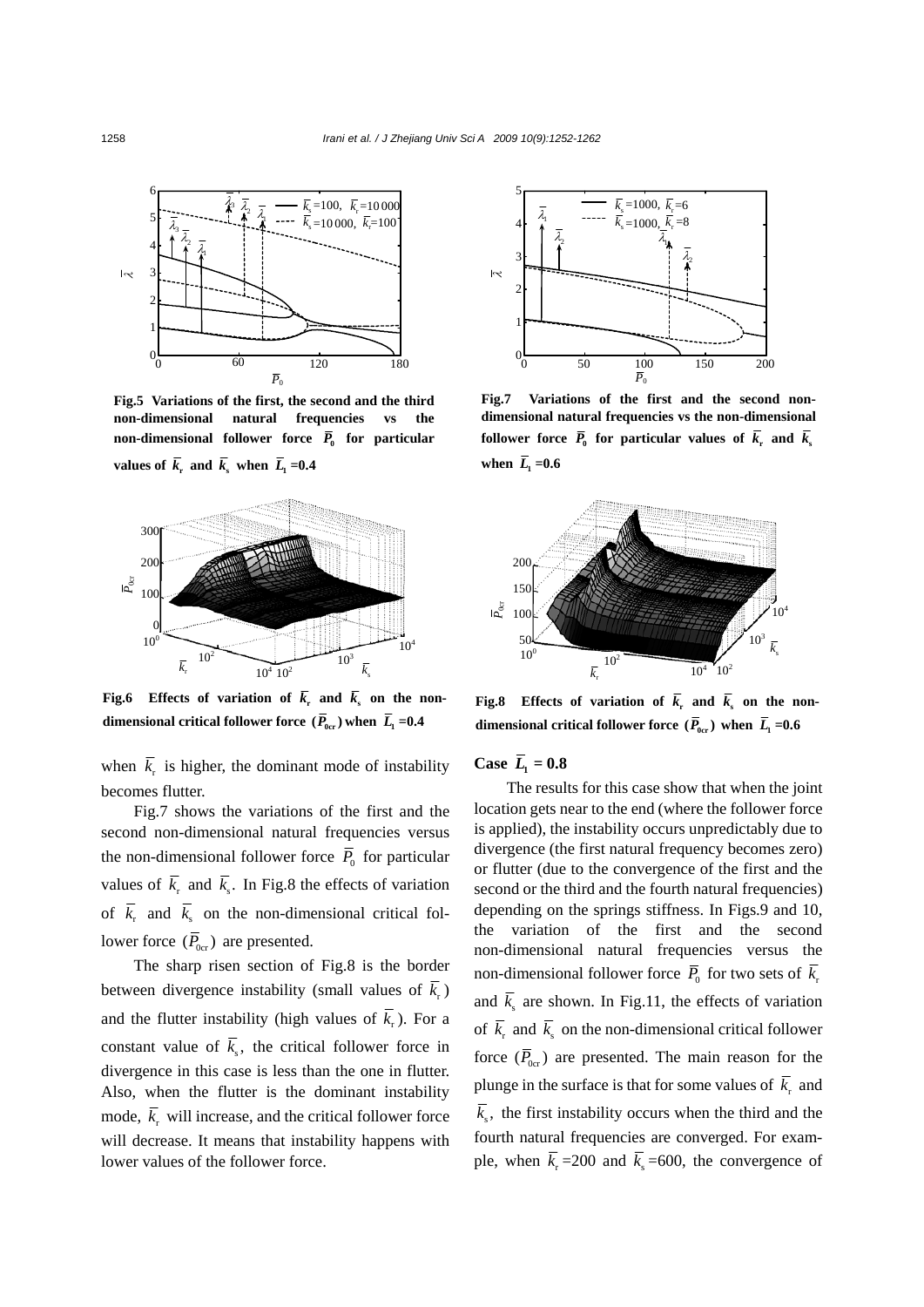the third and the fourth natural frequencies is the first instability as shown in Fig.12.

To verify the current results, when the joint of the bipartite beam is in high stiffness, it should represent approximately a uniform beam and the critical follower force in both models should be close to each other. This fact could be clearly found in Figs.4, 6, 8 and 11. When  $\overline{k}_r$  and  $\overline{k}_s$  are increasing, the value of critical follower force of this model is close to that of the uniform beam ( $\bar{P}_{0cr}$  =109.9, Beal, 1965).

#### DISPLACEMENT ANALYSIS

This research is to analyze the displacement of a point in the beam near the tip where normally the IMUs are located. The analysis of displacements and vibrations of this point over time is crucial for any control system used in the aerospace structure.



**Fig.9 Variations of the first and second non-dimensional natural frequencies vs the non-dimensional follower force**   $\overline{P}_0$  for two sets of  $\overline{k}_r$  and  $\overline{k}_s$  when  $\overline{L}_1 = 0.8$ 



**Fig.11** Effects of variation of  $\overline{k}_r$  and  $\overline{k}_s$  on the non**dimensional critical follower force**  $(\overline{P}_{0cr})$  **when**  $\overline{L}_1 = 0.8$ 

The point is shown in Fig.1 and its distance to the tip of the beam is  $\bar{x}_s$ . In this study the Newmark method (Craig and Kurdila, 2006) is used to solve Eq.(8) for finding the displacement of any point especially the mentioned point. One particular case is selected for this analysis, which is  $\overline{L}_1 = 0.6$ ,  $\overline{k}_r = 5000$  and  $\overline{k}_{s}$  =5000. The first instability for this case is flutter and happens when  $\overline{P}_{0cr}$  =109.7. It is also assumed that  $\overline{x}_{s} = 0.2 \times \overline{L}_{1}$  and  $\overline{x}_{F_{0}} = 1 - \overline{L}_{1}$ .

To start the analysis, it has been assumed that the controller force does not exist  $(\overline{F}_0(\overline{t}) = 0)$ . One example for a follower force less than critical one,  $\overline{P}_0$  =90, is analyzed and the displacement and the rate of this point are shown in Fig.13. The figure shows that when the follower force is less than the critical force, the amplitude of the displacement remains constant. Fig.13d shows the trajectory of the



**Fig.10 Variations of the first and second non-dimensional natural frequencies vs the non-dimensional follower force**   $\overline{P}_0$  for two sets of  $\overline{k}_r$  and  $\overline{k}_s$  when  $\overline{L}_1 = 0.8$ 



**Fig.12 The first instability occurs because of the convergence of the third and the fourth natural frequencies when**   $\bar{k}_{r} = 200$ ,  $\bar{k}_{s} = 600$  and  $\bar{L}_{1} = 0.8$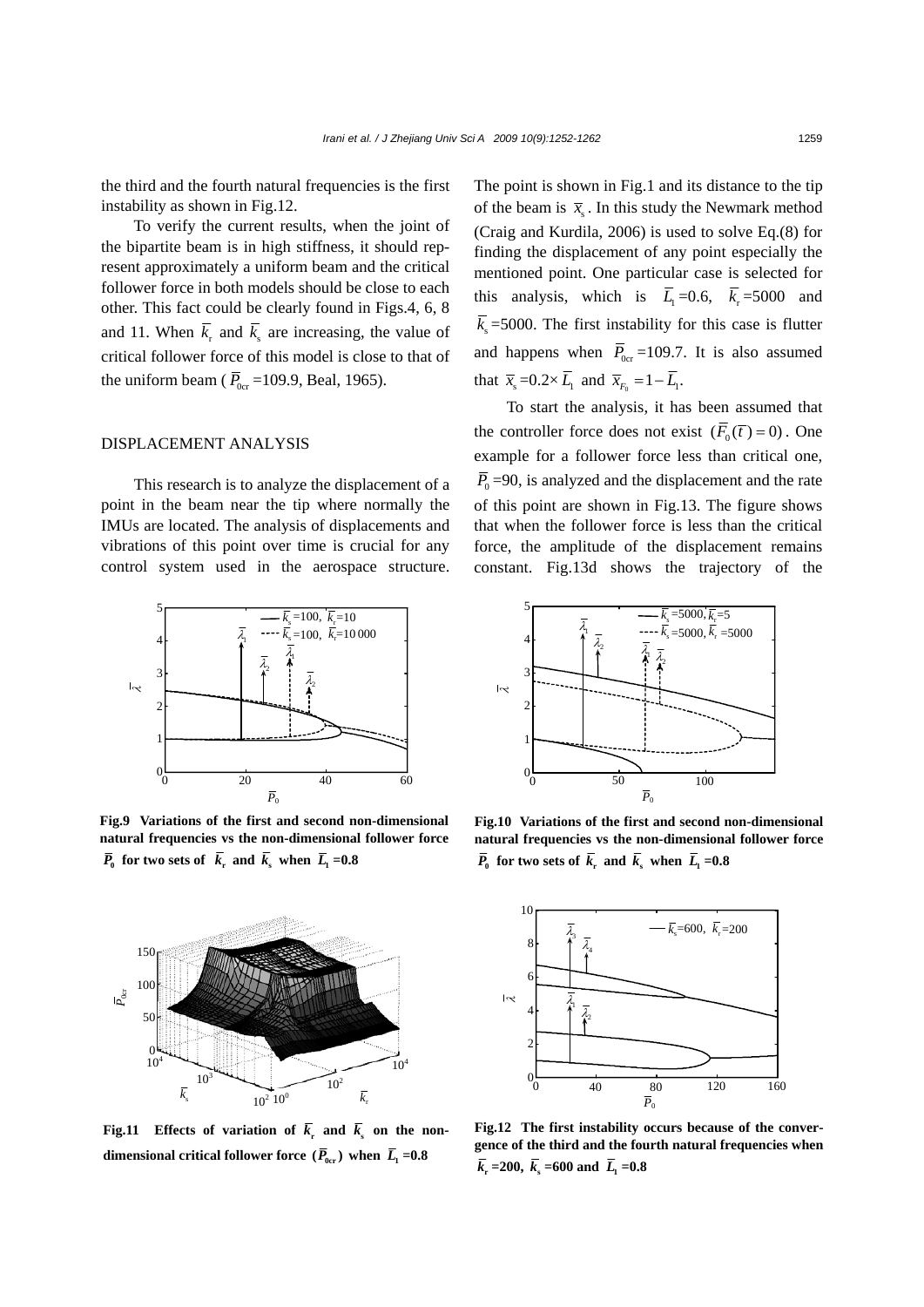assumed case. The stability of this system can be concluded using stability in the sense of Lyapunov. Fig.14 presents the displacement and the rate for a point at  $\bar{x}_{s} = 0.2 \times \bar{L}_{1}$  over the time for the same initial condition and for an over-critical force,  $\overline{P}_0 = 128$ . The amplitude of the displacement increases periodically. Fig.14d shows the trajectory for this condition and it clearly states that with stability in the sense of Lyapunov, the system is instable.



**Fig.13** The displacement and the rate of point  $\bar{x}$  for the assumed initial condition,  $\overline{F}_0(\overline{t})=0$  and  $\overline{P}_0=90$ 





To demonstrate the effects of the transversal force and the follower force  $(\overline{F}_0(\overline{t}), \overline{P}_0)$  on the amplitude of the displacement at point  $\bar{x}_{s}$ , only one example is used. In this example it has been assumed that  $\bar{x}_s = 0.2 \times \bar{L}_1$  and  $\bar{x}_{F_0} = 1 - \bar{L}_1$ . Two under-critical follower forces  $\overline{P}_0$  =50 and 100 are applied (where the critical non-dimensional force is  $\overline{P}_0$  =109.7). Also two amounts for the transversal force are considered in the example of  $\overline{F}_0(\overline{t}) = 0.01 \sin(2 \overline{t})$  and  $0.02\sin(2\overline{t})$ . The amount of transversal force is set to be smaller than that of follower force and the transversal force frequency is also smaller than the natural frequencies of the model.

The effects on the amplitude of the displacement are shown in Fig.15. The amplitude of the displacement is increased when the follower force or the transversal force is increased.



**Fig.15 Effects of increasing the follower force and the transversal force on displacement of IMU** 

### **CONCLUSION**

In this paper the instability and vibrations of a free-free jointed bipartite Bernoulli beam, TSTO LV, under the follower and transversal forces are analyzed. The follower force is the model for the propulsion force and the transversal force is the controller force. Two parts of the beam are jointed by two rotational  $(\overline{k}_r)$  and shear springs  $(\overline{k}_s)$ . The variations of the springs stiffness would change the critical follower force as well as the type of the instability unpredictably. The results show that the dominant instability of the beam is flutter when the joint is located in the top half of the beam. As the joint location gets down to the half, the third natural frequency is also playing an important role in the flutter instability as shown in case  $\overline{L}_1$  =0.4. When the joint loca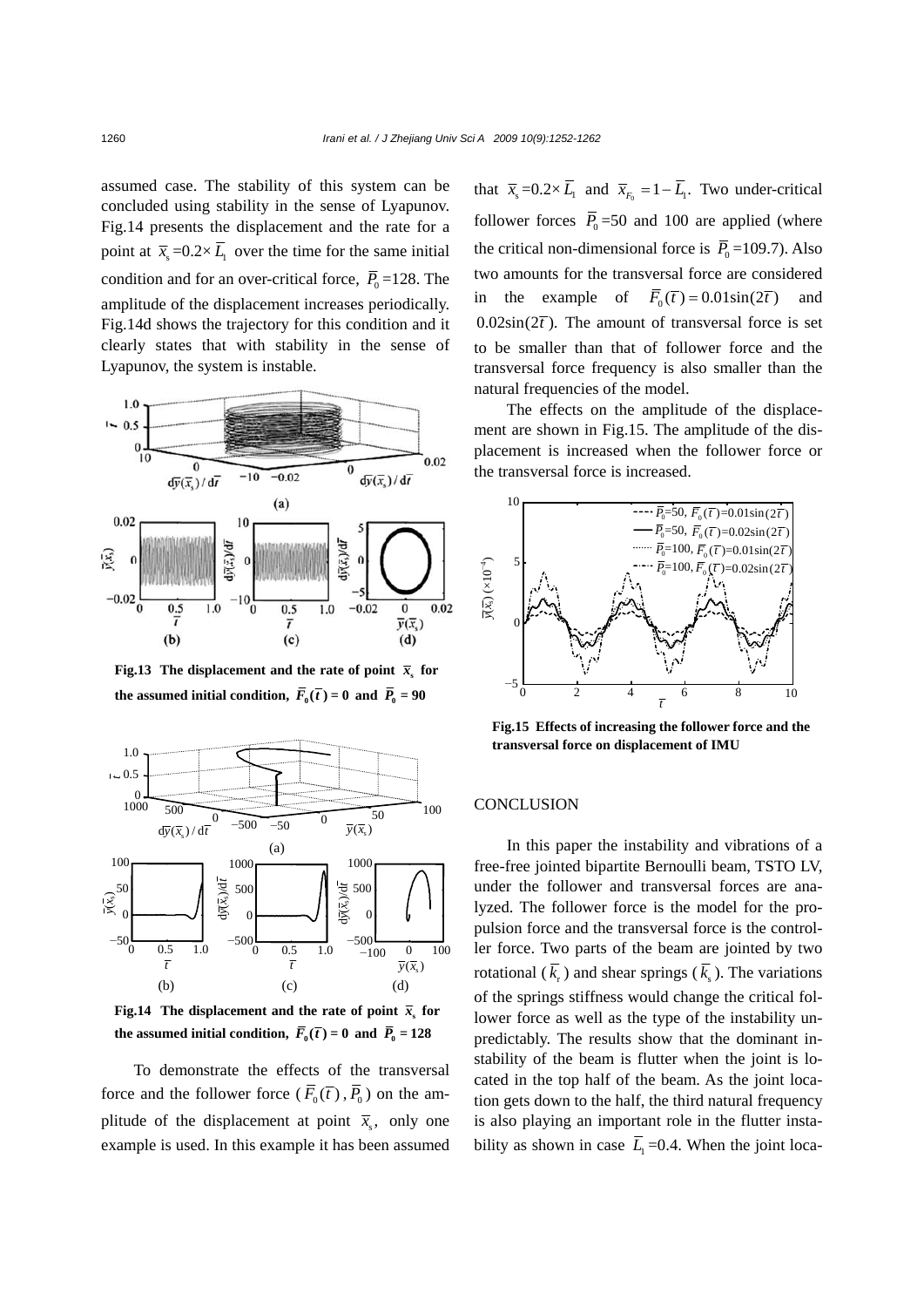tion is in the second half, i.e.,  $\overline{L}_1 = 0.6$  and  $\overline{L}_1 = 0.8$ , both divergence and flutter become the instability modes. In the case  $\overline{L}_1$  =0.6, flutter occurs due to the convergence of the first and the second natural frequencies only. When the joint location gets closer to the beam end (where the follower force is applied), flutter could also happen due to the convergence of the third and the fourth natural frequencies.

The results offer an approximation method to design the joint location and springs for a free-free jointed bipartite Bernoulli beam under the follower force. For all the under-critical follower forces, the amplitude of any point of the beam especially the IMU location remains constant while it will be instable when the follower force is equal to or more than the critical one. In the flutter regime, the displacement of any point increases periodically. And in the divergence regime, the displacement instantly increases. By increasing the follower or the transversal force, the amplitude of the IMU location is also increased, which is not desirable for any control system. This study introduces a new concept of parametric study to analyze the effects of the characteristics of a flexible joint of a two-stage aerospace structure that could be considered during its design.

### **References**

- Attard, M.M., Lee, J.S., Kim, M.Y., 2008. Dynamic stability of shear-flexible beck's columns based on Engesser's and Haringx's buckling theories. *Computers and Structures*, **86**(21-22):2042-2055. [doi:10.1016/j.compstruc.2008.04. 012]
- Au, F.T.K., Zheng, D.Y., Cheung, Y.K., 1999. Vibration and stability of non-uniform beams with abrupt changes of cross-section by using C1 modified beam vibration functions. *Applied Mathematical Modelling*, **23**(1):19-34. [doi:10.1016/S0307-904X(98)10045-8]
- Beal, T.R., 1965. Dynamic stability of a flexible missile under constant and pulsating thrusts. *AIAA Journal*, **3**(3):486- 494. [doi:10.2514/3.2891]
- Bokaian, A., 1988. Natural frequencies of beam under compressive axial loads. *Journal of Sound and Vibration*, **126**(1):49-65. [doi:10.1016/0022-460X(88)90397-5]
- Craig, R.R.Jr., Kurdila, A.J., 2006. Fundamentals of Structural Dynamics. John Wiley & Sons Inc., New Jersey, p.513- 527.
- de Rosa, M.A., Auciello, N.M., Lippiello, M., 2008. Dynamic stability analysis and DQM for beams with variable cross-section. *Mechanics Research Communications*, **35**(3):187-192. [doi:10.1016/j.mechrescom.2007.10.010]
- Detinko, F.M., 2003. Lumped damping and stability of Beck

column with a tip mass. *International Journal of Solids and Structures*, **40**(17):4479-4486. [doi:10.1016/S0020- 7683(03)00298-1]

- Di Egidio, A., Luongo, A., Paolone, A., 2007. Linear and non-linear interactions between static and dynamic bifurcations of damped planar beams. *International Journal of Non-Linear Mechanics*, **42**(1):88-98. [doi:10.1016/ j.ijnonlinmec.2006.12.010]
- Djondjorov, P.A., Vassilev, V.M., 2008. On the dynamic stability of a cantilever under tangential follower force according to Timoshenko beam theory. *Journal of Sound and Vibration*, **311**(3-5):1431-1437. [doi:10.1016/j.jsv. 2007.10.005]
- Elfelsoufi, Z., Azrar, L., 2006. Integral equation formulation and analysis of the dynamic stability of damped beams subjected to subtangential follower forces. *Journal of Sound and Vibration*, **296**(4-5):690-713. [doi:10.1016/ j.jsv.2006.01.019]
- Hassanpour, P.A., Cleghorn, W.L., Mills, J.K., Esmailzadeh, E., 2007. Exact solution of the oscillatory behavior under axial force of a beam with a concentrated mass within its interval. *Journal of Vibration and Control*, **13**(12): 1723-1739. [doi:10.1177/1077546307076285]
- Hodges, D.H., Pierce, G.A., 2002. Introduction to Structural Dynamics and Aeroelasticity. The Press Syndicate of the University of Cambridge, Cambridge, p.59-66.
- Joshi, A., 1995. Free vibration characteristics of variable mass rocket having large axial thrust/acceleration. *Journal of Sound and Vibration*, **187**(4):727-736. [doi:10.1006/ jsvi.1995.0559]
- Katsikadelis, J.T., Tsiatas, G.C., 2007. Optimum design of structures subjected to follower forces. *International Journal of Mechanical Sciences*, **49**(11):1204-1212. [doi:10.1016/j.ijmecsci.2007.03.011]
- Kim, J.H., Choo, Y.S., 1998. Dynamic stability of a free-free Timoshenko beam subjected to a pulsating follower force. *Journal of Sound and Vibration*, **216**(4):623-636. [doi:10.1006/jsvi.1998.1717]
- Langthjem, M.A., Sugiyama, Y., 1999. Optimum shape design against flutter of a cantilevered column with an end-mass of finite size subjected to a non-conservative load. *Journal of Sound and Vibration*, **226**(1):1-23. [doi:10.1006/ jsvi.1999.2211]
- Lee, J.S., Kim, N.I., Kim, M.Y., 2007. Sub-tangentially loaded and damped Beck's columns on two-parameter elastic foundation. *Journal of Sound and Vibration*, **306**(3-5): 766-789. [doi:10.1016/j.jsv.2007.06.017]
- Luongo, A., Di Egidio, A., 2006. Divergence, Hopf and double-zero bifurcations of a nonlinear planar beam. *Computers and Structures*, **84**(24-25):1596-1605. [doi:10. 1016/j.compstruc.2006.01.004]
- Marzani, A., Tornabene, F., Viola, E., 2008. Nonconservative stability problems via generalized differential quadrature method. *Journal of Sound and Vibration*, **315**(1-2): 176-196. [doi:10.1016/j.jsv.2008.01.056]
- Meirovitch, L., 1997. Principles and Techniques of Vibrations. Prentice-Hall International Inc., New Jersey, p.368-371.